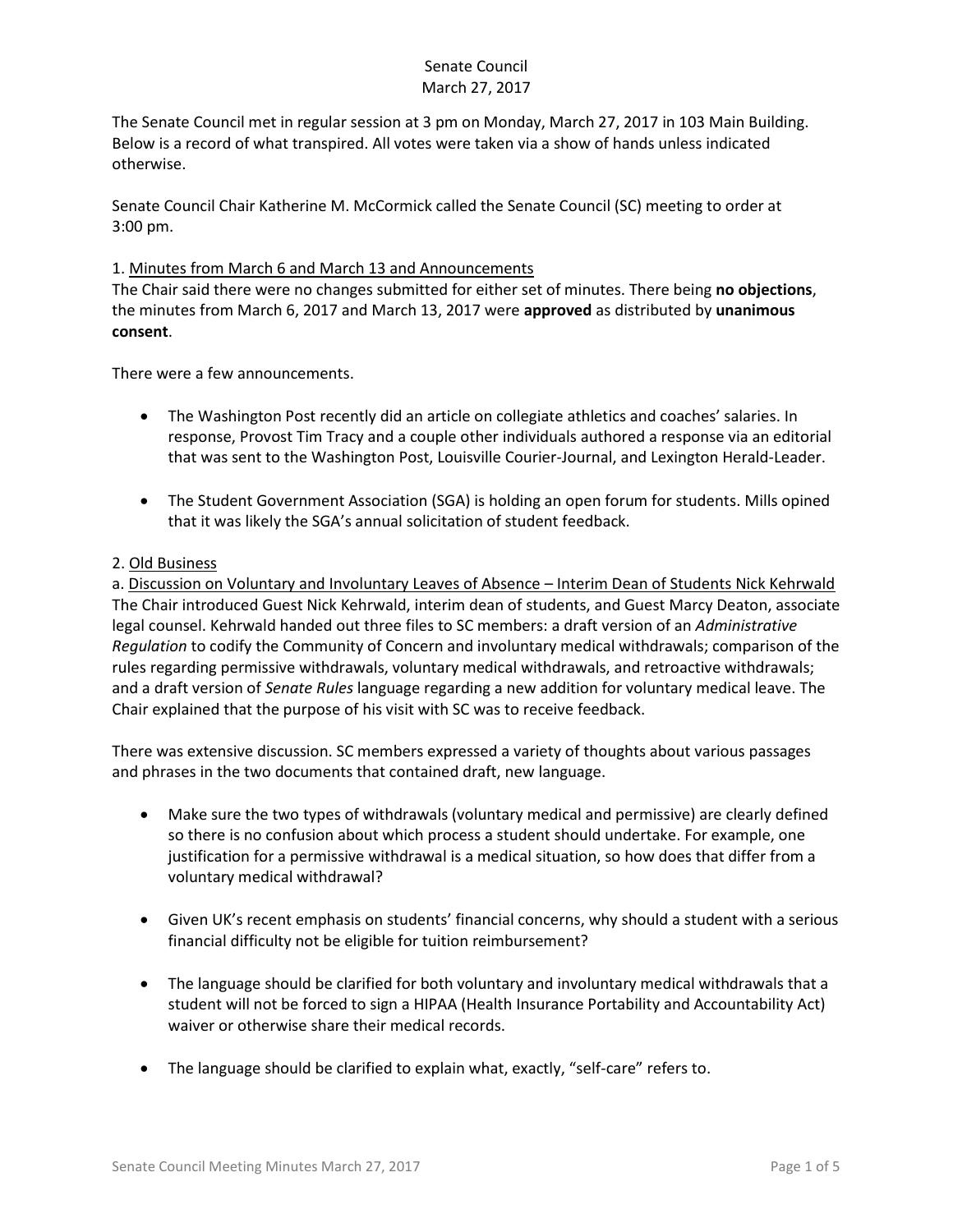- As written, a student cannot appeal an involuntary medical leave unless new evidence is available. What if the problem was procedural?
- Can the Community of Concern force a student to go through a medical or pharmacological treatment that the student does not wish to participate in?
- The language is too broad and phrases that refer to endangering the public health could be applied to a student with the flu who came to class.
- The references in the involuntary medical leave document to intervention plans sound a lot like medical treatment, which was not appropriate for UK. Something like an "intervention plan" should be better described.
- The language regarding the deadline for a request to return to campus (after an involuntary medical leave) and the "applicable registration window" should be clarified. Is the intent that if a student misses this particular deadline, they student can submit their application for any subsequent applicable registration window?
- The involuntary medical leave document should make it clearer that it is an extraordinary activity, not routine, and that a decision to proceed on the part of the University will be made only after an evaluation by a forensic psychiatrist.
- SC members expressed support for the suggestion to separate the existing draft *Administrative Regulation* (*AR*) into two separate documents, one for the Community of Concern and one for involuntary medical leaves.
- In the involuntary medical leave document, VII.C gives the associate provost for student and academic life broad powers to determine if a student should be removed from campus immediately. Further down in VII.E, however, it appears that a committee will review all involuntary medical leaves – it is not clear who has what authority.
- If a forensic psychiatrist's opinion is the basis for proceeding with an involuntary medical leave, it would make sense to have a forensic psychiatrist's opinion serve as the basis for allowing a student to return.

SC members were amenable to the prospect of reviewing revised drafts of both the voluntary and involuntary medical leave policies when they were ready, but requested more advance notice to better review them.

# 3. Nominees for Ombud Search Committee

SC members deliberated on names and identified three nominees that the Chair should send forward. Reid offered the names of three students. SC members also discussed possible chairs for the committee and offered some suggestions to the Chair with the request that she share them with Provost Tim Tracy.

### 4. Proposed Change to 2017-18 College of Pharmacy Calendar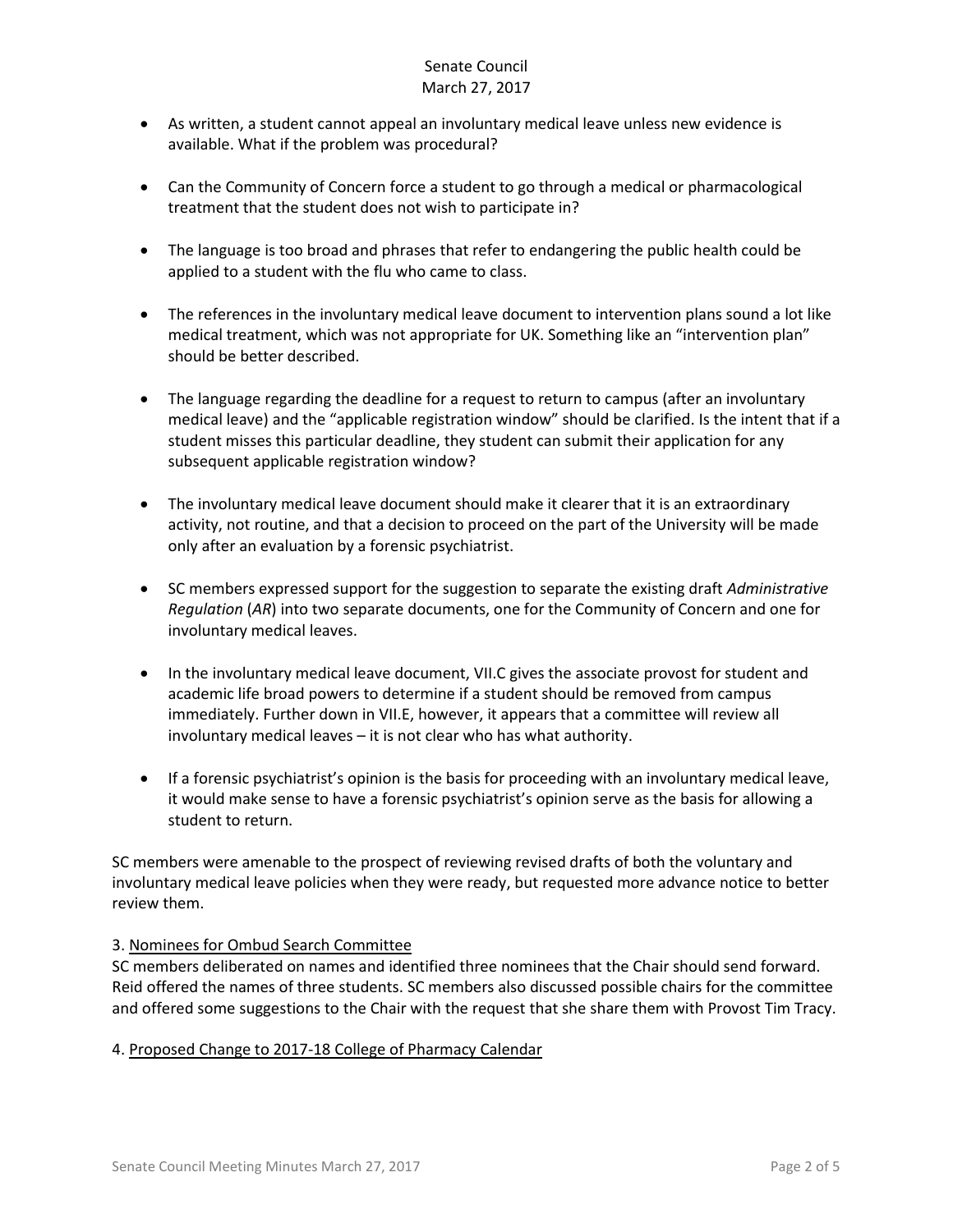The Chair explained that a clerical error was at fault – the wrong 2017-18 Pharmacy calendar was submitted for approval. Grossman **moved** to approve the proposed change to the 2017-18 College of Pharmacy calendar and Schroeder **seconded**.

### 5. Committee Reports

a. Senate's Academic Programs Committee (SAPC) – Margaret Schroeder, Chair

i. Proposed New Graduate Certificate in Teaching in Culturally and Linguistically Diverse Classrooms Schroeder, chair of the Senate's Academic Programs Committee (SAPC), explained the proposal. In response to a question from Wood, Schroeder stated that the wrong version of the proposal had been sent forward – in question 3a<sup>1</sup> should have been removed. Grossman asked that the passive voice in the last two sentences of question 3b (regarding faculty of record) should be changed to active voice to clarify who has the responsibility to add and remove faculty.

The **motion** from the SAPC was a recommendation that that the University Senate approve the establishment of a new Graduate Certificate in Teaching in Culturally and Linguistically Diverse Classrooms, in the Department of Curriculum and Instruction within the College of Education. Because the motion came from committee, no **second** was required. The Chair asked if SC members were willing to vote on the motion, with the stipulation that the two changes be included and there were no objections to that. A **vote** was taken and the motion **passed** with none opposed.

### ii. Proposed Deletion of the BAEd in Secondary Education - Science Education

Because the program came from Schroeder's home department, the Chair presented the proposal and explained it to SC members. The **motion** from the SAPC was a recommendation that the University Senate approve, for submission to the Board of Trustees, the deletion of an existing BAEd in Secondary Education - Science Education, in the Department of STEM Education within the College Education. Because the motion came from committee, no **second** was required.

In response to a question from Mazur, Schroeder explained that the reason the deletion had not come forward sooner was that there is one student who has been in senior status for the past four and a half years – the program has made repeated attempts to contact them, via phone, email, and letter. The student is aware that the program is being deleted. Wood noted that even after being deleted, Kentucky's Council on Postsecondary Education would allow the student to complete the degree if they returned.

There being no further discussion, a **vote** was taken and the motion **passed** with none opposed and one abstained.

### iii. Proposed Deletion of the BAEd in Secondary Education - Mathematics Education

The Chair explained the proposal. In response to a question from Mazur, Schroeder explained that a pathway to science and math still exists, but it is through use of a content major, which students have been using for the past six years. The **motion** from the SAPC was a recommendation that the University Senate approve, for submission to the Board of Trustees, the deletion of an existing BAEd in Secondary Education - Mathematics Education, in the

l

 $1$  "Upon the completion of 6 hours, students will meet with an advisor (certificate faculty of record) and decide whether to enroll in a master's, endorsement, or doctoral program."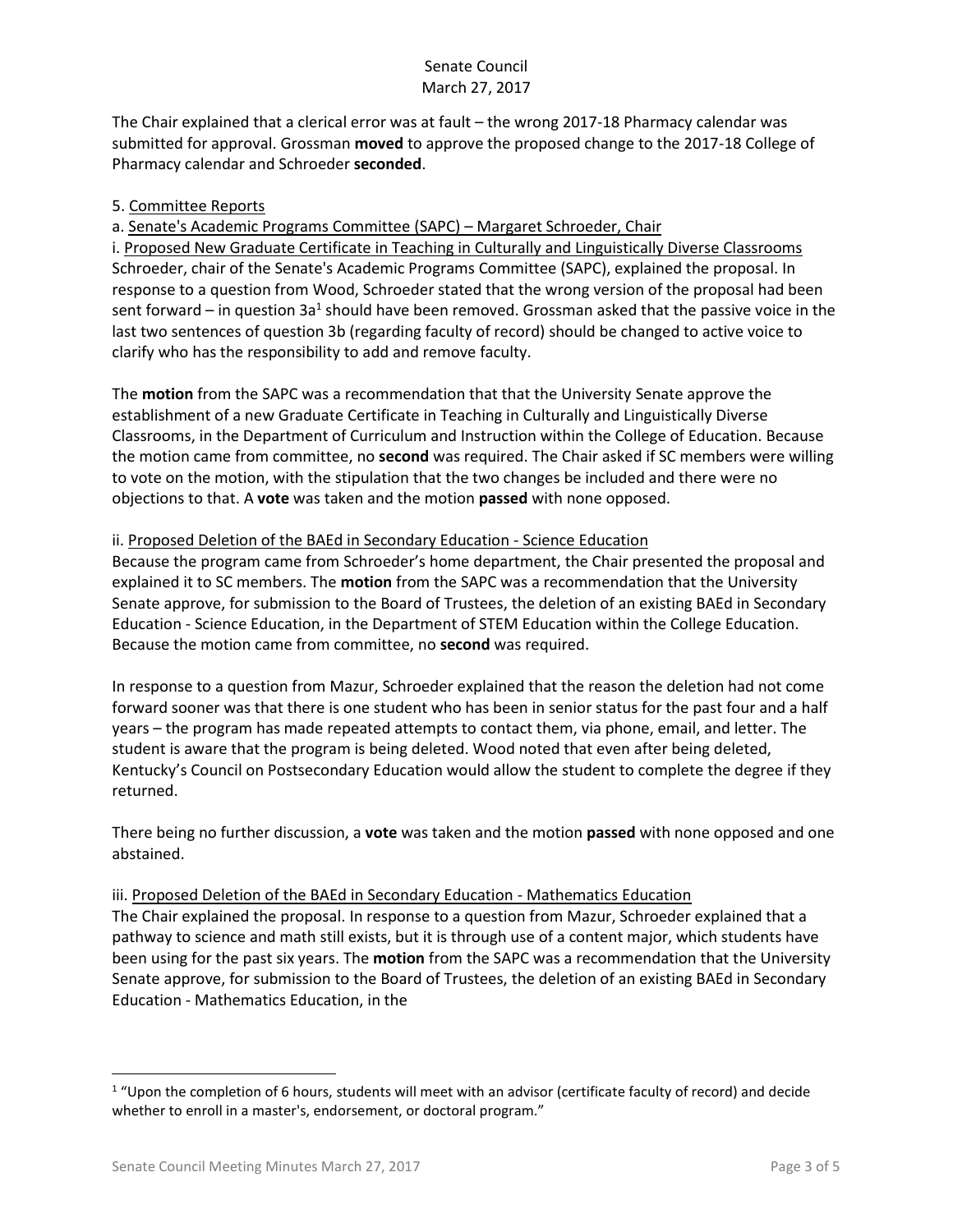Education - Mathematics Education, in the Department of STEM Education within the College Education. Because the motion came from committee, no **second** was required. A **vote** was taken and the motion **passed** with none opposed.

### iv. Proposed New MS in Sport and Exercise Psychology

Schroeder explained the proposal. The **motion** from the SAPC was a recommendation that the University Senate approve, for submission to the Board of Trustees, the establishment of a new MS degree in Sport and Exercise Psychology, in the Department of Kinesiology and Health Promotion within the College of Education. Because the motion came from committee, no **second** was required. A **vote**  was taken and the motion **passed** with none opposed.

### b. Senate's Admissions and Academic Standards Committee (SAASC) – Scott Yost, Chair i. Proposed Change to PhD Economics

Guest Scott Yost, chair of the Senate's Admissions and Academic Standards Committee (SAASC), explained the proposal. There were no questions about the content of the proposal, but there was some confusion about whether or not the proposal had received the necessary and appropriate college-level approvals. After discussion about that matter, there was agreement that college-level approval needed to be received.

Schroeder **moved** to table the proposal until such documentation was provided and Cross **seconded**. After brief discussion, Schroeder withdrew her motion and Cross withdrew his second. Grossman **moved** that the SC recommend that the Senate approve the proposed changes to the PhD Economics, conditional upon the Senate Council office receiving documentation of a positive vote by the college faculty. Mills **seconded**. A **vote** was taken and the motion **passed** with none opposed.

# ii. Proposed Changes to *Senate Rules 5.4.3* ("Requirements for Graduation") and *Senate Rules 5.4.3.4* ("Free Electives")

Yost explained the proposal. There was extensive discussion among SC members and Guest Kim Anderson (EN/Chemical and Materials Engineering and associate dean for administration and academic affairs). The **motion** from the SAASC was a recommendation to approve the proposed changes to *Senate Rules 5.4.3* ("Requirements for Graduation") and *Senate Rules 5.4.3.4* ("Free Electives"). Because the motion came from committee, no **second** was required.

During discussion, Grossman suggested deletion of the revised last sentence for *Senate Rules 5.4.3.4* <sup>2</sup> because it was confusing and did not make sense. There were no objections from anyone present and there was additional discussion. Grossman **moved** to amend the proposal by removing the last sentence (as revised) in *SR 5.4.3.4* and Schroeder **seconded**. After additional discussion, a **vote** was taken and the motion **passed** with none opposed. SC members continued to discuss the change.

When discussion wound down, a **vote** was taken on the amended proposal and the motion from SAASC **passed** with none opposed and one abstained.

Lauersdorf suggested that the gist of the approvals conversation regarding the PhD Economics (what does notice of approval mean) be discussed in more depth. There were no objections to adding this topic to a list of possible agenda items for the SC's summer retreat.

l

<sup>&</sup>lt;sup>2</sup> "Electives have no minimum hour requirement --that is, it is left to the discretion of the Undergraduate Council as it approves programs and program changes. "